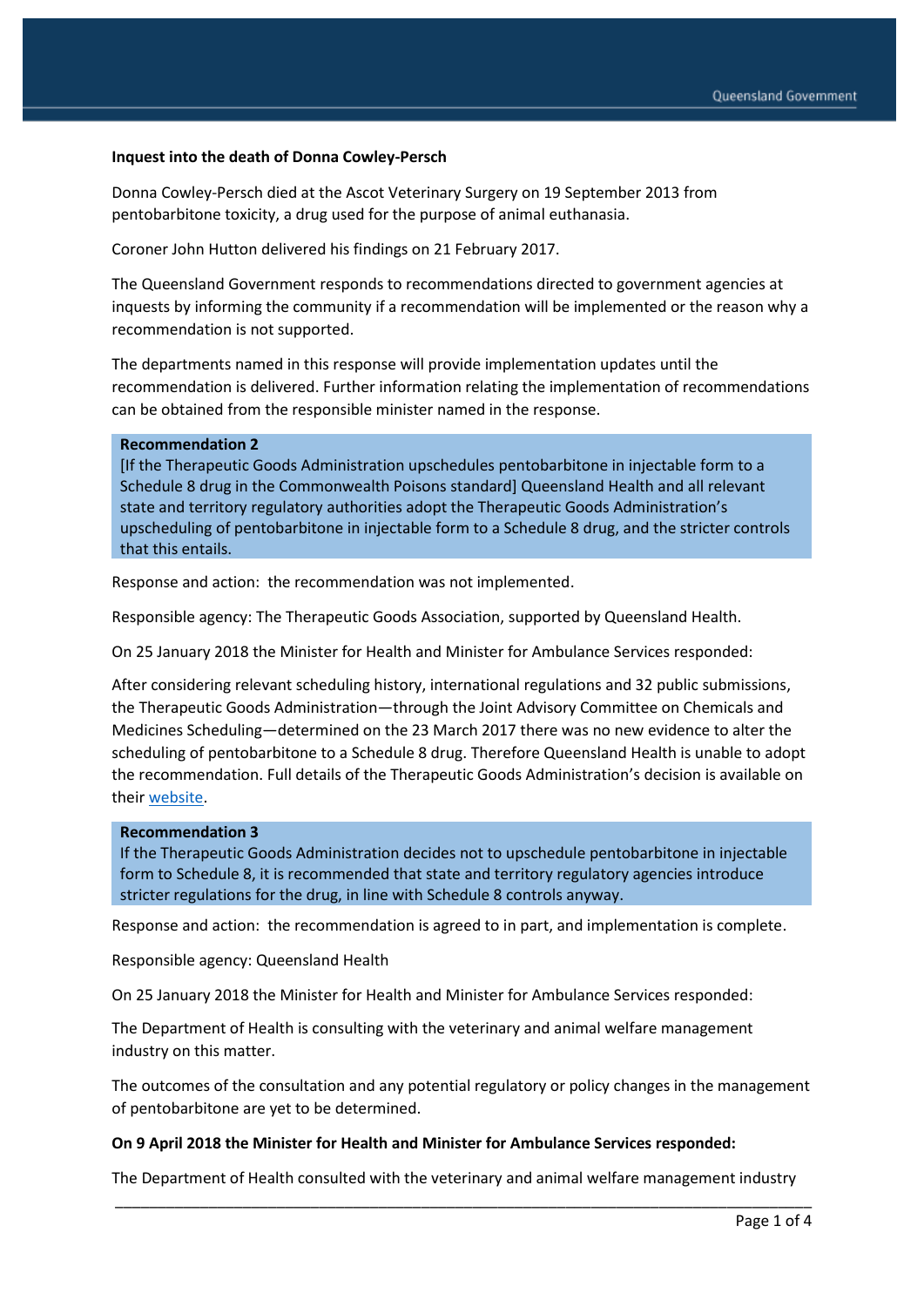and concluded the introduction of stricter controls in line with Schedule 8 was not supported. However, stricter record keeping and storage and security requirements were supported in general by all groups consulted.

Hospital and health services and public health units will investigate processes to audit veterinary practices as part of the systematic compliance review activities planned for 2017/18 and beyond, and this will include information on pentobarbitone.

Regulatory options including the introduction of a storage standard for pentobarbitone will be explored as part of the development of the new Medicines and Poisons Act in 2018.

An educational intervention was developed in partnership with the Veterinary Surgeons Board of Queensland and the Australian Veterinary Association – Queensland Division. A Queensland Health factsheet or guideline relating to the safe use, storage and disposal of pentobarbitone, along with other scheduled drugs, will be developed in 2018 as part of the educational intervention.

Additionally, monitoring of compliance activities conducted by public health units will inform further need for education or regulatory change.

## **On 1 November 2018 the Minister for Health and Minister for Ambulance Services responded:**

The Therapeutic Goods Administration—through the Joint Advisory Committee on Chemicals and Medicines Scheduling—determined there was no new evidence to alter the scheduling of pentobarbitone to a Schedule 8 drug. Full details of the Therapeutic Goods Administration's decision is available on their [website.](https://www.tga.gov.au/book-page/22-pentobarbital-0)

To address the coroner's recommendation, hospital and health service public health units finalised a veterinary practices audit tool that includes a section on pentobarbitone controls. Veterinary practices are being audited by public health units as part of the systematic compliance review activities. The new *Medicines and Poisons Bill* (due to go to consultation in late 2018) contains stricter controls for pentobarbitone. The new regulations include provisions to require veterinarians to report lost or stolen pentobarbitone to the organisation's chief executive.

The Queensland Health factsheet/guideline relating to the safe use, storage and disposal of pentobarbitone, along with other scheduled drugs, is under development and will be completed once the consultation on the new Act and Regulations is completed. It will be marketed to veterinary surgeons and professional stakeholder groups as part of the roll out of the new audit tool for use in veterinary practices. These fact sheets and guidelines will be developed in conjunction with the Veterinary Board and key stakeholders.

### **On 2 June 2019 the Minister for Health and Minister for Ambulance Services responded:**

The draft Medicines and Poisons Bill 2018 and the associated Medicines and Poisons (Medicines) Regulation 2018 was released for targeted consultation in September 2018.

Further guidance documents relating to the safe use, storage and disposal of pentobarbitone and other scheduled drugs may be developed as part of the suite of implementation materials when the Medicines and Poisons Bill 2018 and the associated Medicines and Poisons (Medicines) Regulation 2018 are passed by parliament.

### **On 11 December 2019 the Minister for Health and Minister for Ambulance Services responded:**

Queensland Health's public health units (PHUs) finalised a veterinary practices audit tool that includes a section relating to the safe use, storage and disposal of Pentobarbitone. Veterinary practices are continuing to be audited by PHUs as part of their systematic compliance review

\_\_\_\_\_\_\_\_\_\_\_\_\_\_\_\_\_\_\_\_\_\_\_\_\_\_\_\_\_\_\_\_\_\_\_\_\_\_\_\_\_\_\_\_\_\_\_\_\_\_\_\_\_\_\_\_\_\_\_\_\_\_\_\_\_\_\_\_\_\_\_\_\_\_\_\_\_\_\_\_\_\_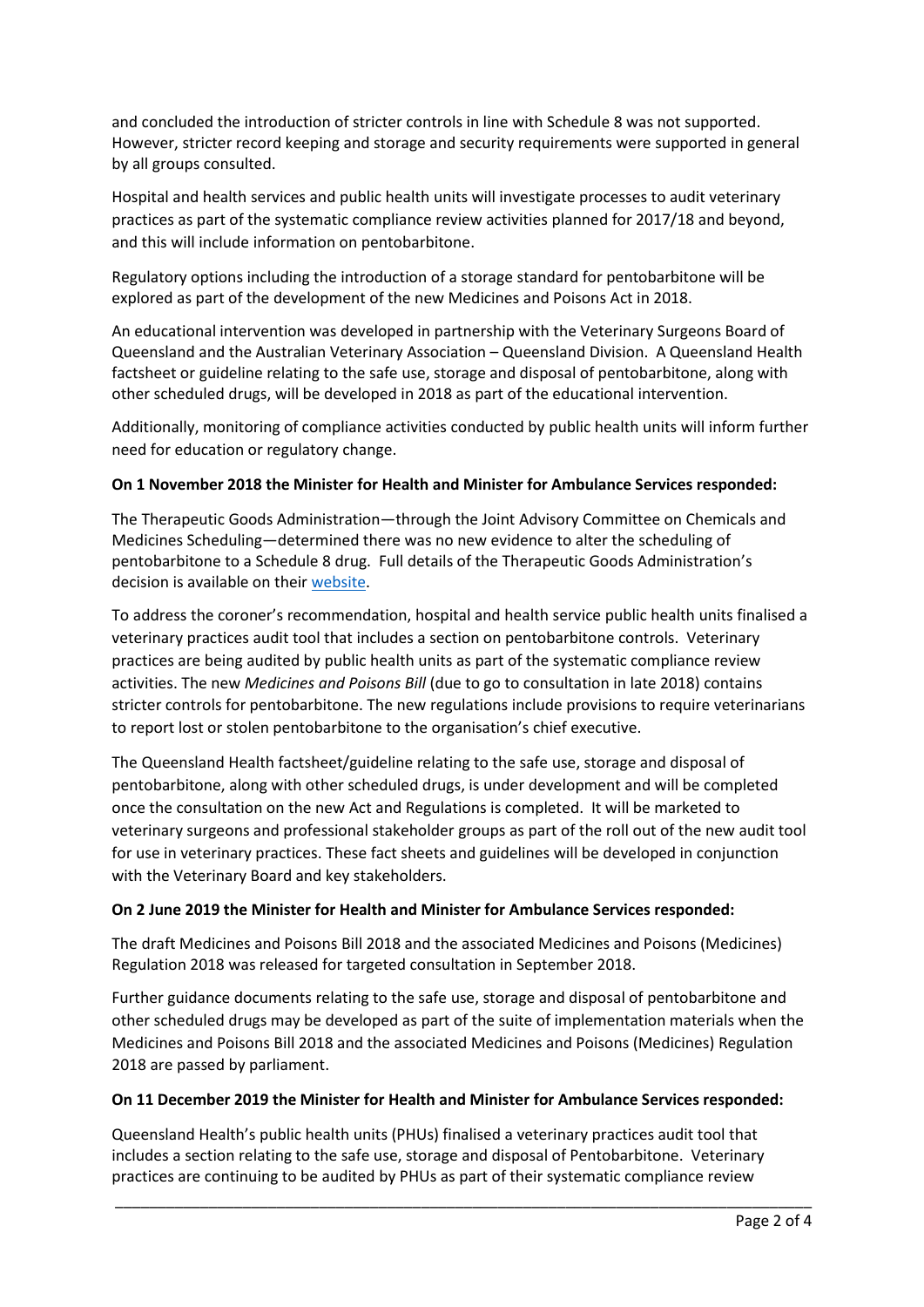activities. Pentobarbitone is a schedule 4 medicine and as such it is required to be stored out of public access and the increased compliance activities are focused on encouraging and enforcing veterinarians to comply with current legislation. In this incident the storage was not compliant with the Schedule 4 requirements so increased audit and compliance activities have been undertaken to mitigate this risk.

Pentobarbitone does not meet the scheduling requirements for Schedule 8 medicines and so the rescheduling was not endorsed by the Therapeutic Goods Administration (TGA). The definition of Schedule 8 in the Poisons Standard is primarily to 'reduce misuse, abuse and physical or psychological dependence'.

On 14 May 2019, the Hon Dr Steven Miles MP, Minister for Health and Minister for Ambulance Services introduced the Medicines and Poisons Bill 2019 (Bill) to Parliament and tabled the associated Medicines and Poisons (Medicines) Regulation 2019 (Regulation) at the same time. The Bill was passed by parliament on 17 September 2019 and became the *Medicines and Poisons Act 2019* on 26 September 2019.

Provisions in the draft Regulation require veterinary surgeons to report lost or stolen Pentobarbitone to the chief executive of Queensland Health and the police service as soon as practicable, and no later than the next business day after the incident occurs.

Further guidance documents relating to the safe use, storage and disposal of Pentobarbitone and other scheduled drugs may be developed as part of the suite of implementation materials when the Regulation is passed by parliament. In addition, the storage standard that appends the new legislation will compel that Pentobarbitone is stored in a locked cupboard when not in use by the veterinarian. Compliance with the new storage standard will be a component of the audit process going forward. Veterinarians who do not meet this standard will be in breach of the regulations.

# **On 3 June 2020 the Deputy Premier and Minister for Health and Minister for Ambulance Services responded:**

The draft Medicines and Poisons Regulation 2020 (Regulation) elevates the actions and responsibilities required by those in possession of pentobarbitone and will further reinforce the regulatory framework for pentobarbitone storage.

Breaches of the Regulation will incur compliance action and referral to the Veterinary Board for consideration and action.

Following consultation, the Regulation will go through the usual processes until it is proclaimed.

# **On 2 October 2020 the Deputy Premier and Minister for Health and Minister for Ambulance Services responded:**

The progress of the draft Medicines and Poisons Regulation 2020 (Regulation) was delayed by the public health emergency related to COVID-19. It is expected that consultation on the proposed Regulation will occur in early 2021 and implementation will commence in mid-2021. The regulatory framework for pentobarbitone is enhanced by moving it into the new Regulations.

Under the new Regulations pentobarbitone must be kept in a medicine store that can be locked and the keys to the store must be under the control of a person who is authorised to possess the medicines in the store.

The process to implement the draft Regulation is underway, in the meantime the public health units continue to undertake compliance activities in veterinary surgeries.

\_\_\_\_\_\_\_\_\_\_\_\_\_\_\_\_\_\_\_\_\_\_\_\_\_\_\_\_\_\_\_\_\_\_\_\_\_\_\_\_\_\_\_\_\_\_\_\_\_\_\_\_\_\_\_\_\_\_\_\_\_\_\_\_\_\_\_\_\_\_\_\_\_\_\_\_\_\_\_\_\_\_